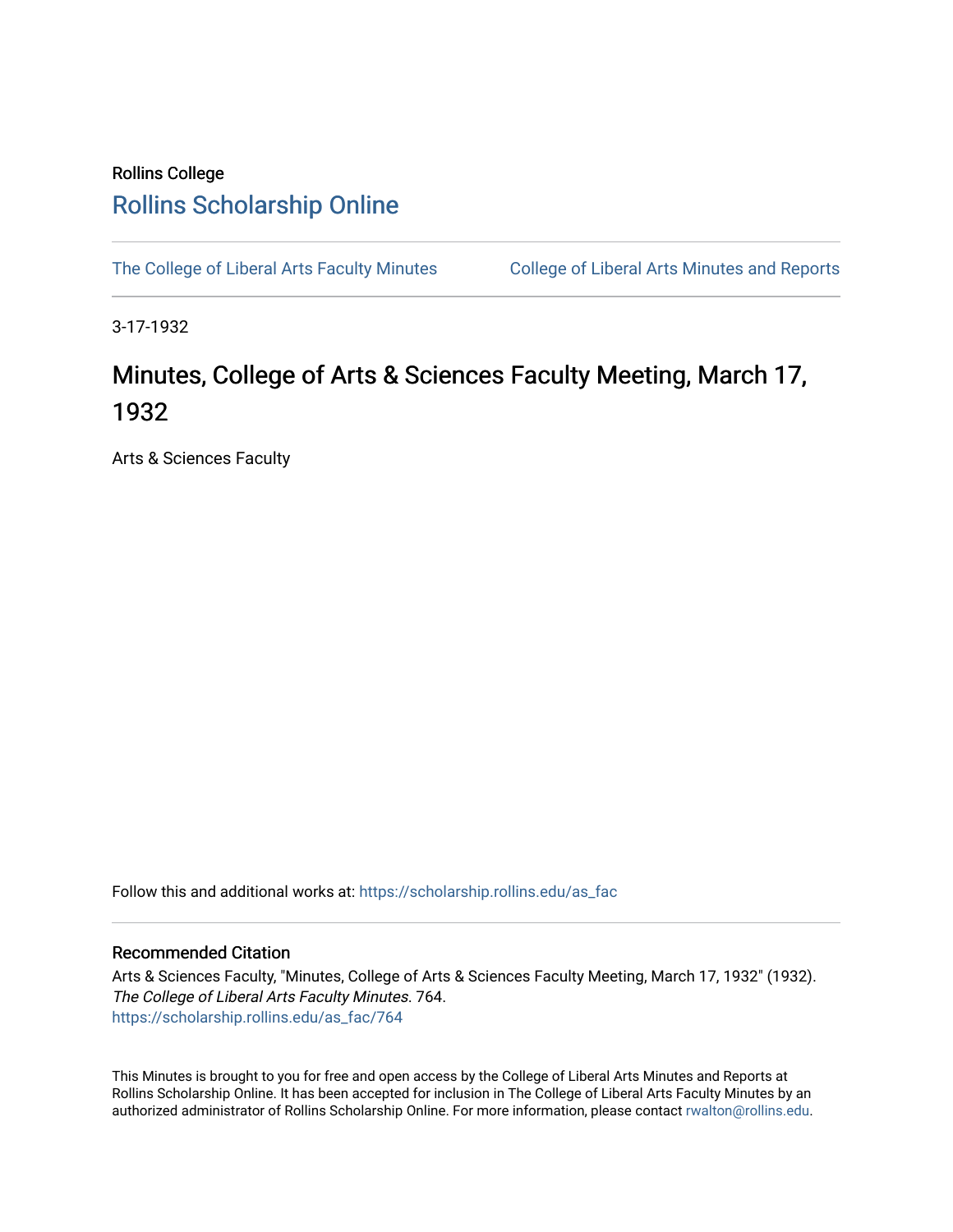Mar. 17, 1932

The fifth meeting of the Faculty for the year 1931-32 was called to order by President Holt at 3:55 P.M., Thursday, March 17.

The following members were present: President Holt, Dean Anderson, Dr. Armitage, Dr. Bailey, Dean Bingham, Mr. Bingham, Mrs. Bowman, Mr. Brown, Mrs. Cass, Dr. Clarke, Mr. Dougherty, Mr. Dreier, Dean Enyart, Mr. Forbes, Mr. France, Dr. Georgia, Mr. Glass, Mrs. Grand, Mr. Hanna, Mr. Harris, Mr. Hayward. Mrs. Lanb, Mr. Lounsbury, Dr. Makenson, Mrs. Newby, Dr. Newman, Mr. Nice, Mr. Oldham, Miss Packham, Mr. Rico, Miss Robie, Miss Shor, Mr. Siewert, Mr. Smith, Dr. Stiles, Dr. Thomas, Miss Treat, Mr. Wattles, Mr. Yust.

President Holt introduced President Leigh of Bennington College.

Dean Anderson made the following announcements:

College Commons will be open during spring vacation.

Students must report to class at 8 o'clock on the morning of March 28 in order to complete registration.

The dedication of the Knowles Menorial Chapel will take place at 10:00 A.M., March 29.

Dean Anderson urged the Faculty to encourage students to enter contests which are announced from time to time.

Dean Anderson also urged the Faculty to encourage qualified students to continuo their work in graduate schools.

Dean Anderson asked the Faculty to co-operate with Professor Pierce when asked to take part in radio programs.

Commencement dates are changed with final exercises on Saturday, June 4, instead of Monday, June 6.

A questionnaire will be sent to students at the 10:30 classes March 18 relative to the subjects to be taken up in the Lower Division lectures and seminars.

A Faculty meeting will be held early next term to discuss the duties of faculty advisers. The Faculty are asked to submit questions they would like to have discussed or answered.

Registration has gone through in a very satisfactory manner and the Faculty are thanked for their help and co-operation.

The Faculty are asked to send notes to the office of the Dean before advising students to split periods so that adjustments can be made when possible.

The Senior list was read for the consideration of the Faculty.

Dean Anderson moved that the language requirement be waived in the case of Phyrne Squier. Seconded and CARRIED.

Dean Anderson moved that the language requirement be waived in the case of Fred Cooke. Seconded and CARRIED.

A letter was read from Elizabeth Elliott asking permission to take seven hours necessary to complete requirements for graduation at summer school. On the recommendation of Dean Anderson, Dean Enyart moved that the request be granted. Seconded and CARRIED.